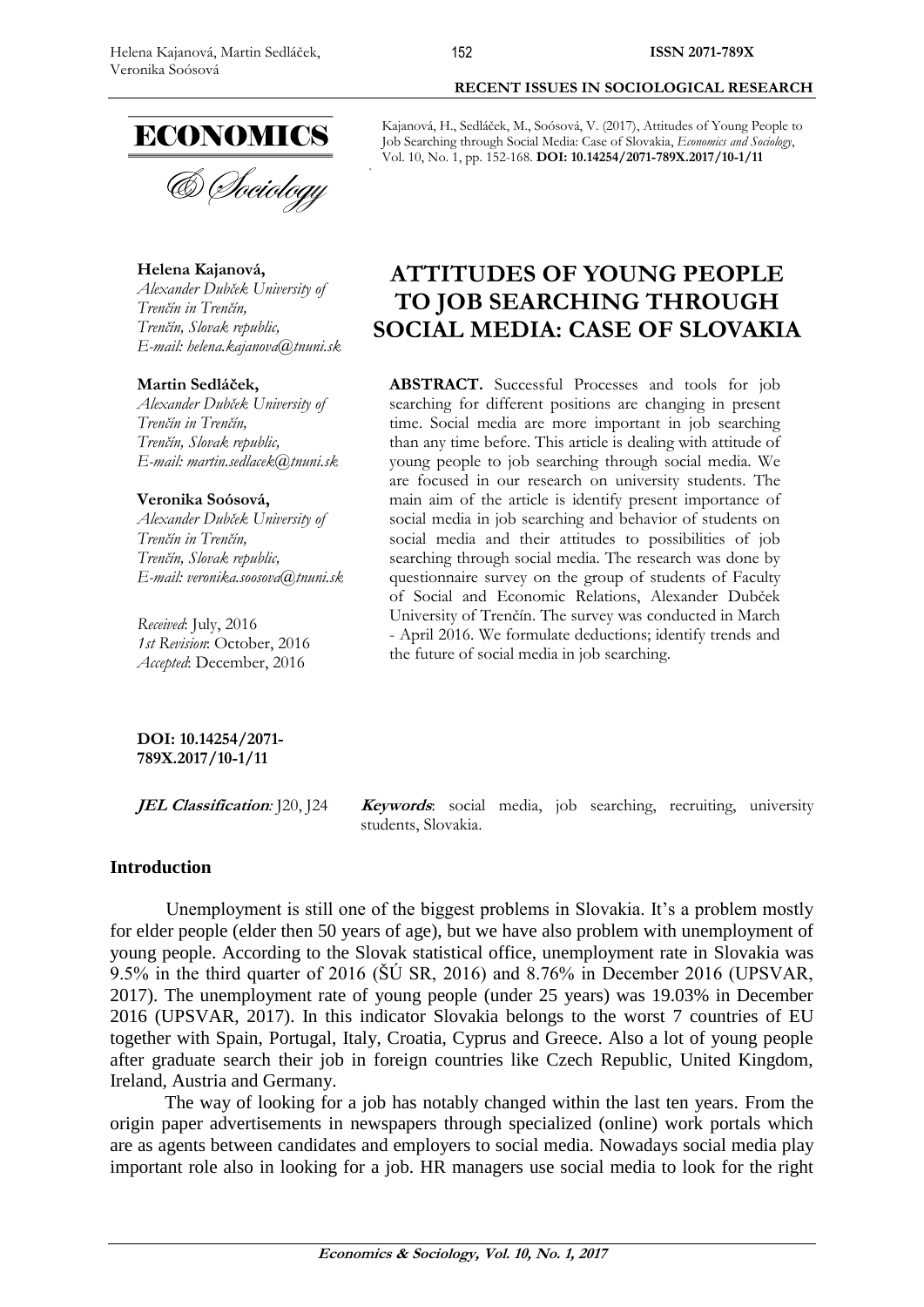candidates very often. They are able discover a lot of information about potential candidate. Internet based social media offers information such as candidate's abilities, hard and soft skills, realized projects and also some information from candidate's private life which can be also useful. We can speak about social recruiting.We're living in a hyper connected world that moves at the speed of push notifications, tweets and text messages. Recruiters can no longer see a candidate as just a candidate. Instead they need to see candidates as potential customers, partners, and future employees regardless of their current experience level or fit within their company (Miller-Merrell, 2016). Study which was done by social media monitoring service reppler.com found that more than 90% of recruiters and hiring managers have visited a potential candidate's profile on a social network as part of the screening process. And a whopping 69% of recruiters have rejected a candidate based on content found on his or her social networking profiles – an almost equal proportion of recruiters (68%), though, have hired a candidate based on his or her presence on those networks (Swallov, 2011). On the other hand candidates use internet and specialized portals for looking for a suitable occupation.

In the last years social media contribute to this role. Majority of companies use social network for external communication. Accordance to Leonardi, Huysman and Steinfield we can talk about enterprise social media (Leonardi *et al.*, 2013). In 2013, more than half of all recruitment activity involved the Internet (53%), with the percentage for 2014 forecasted to continue to grow (615 out of 10 job seekers use social media for job search purposes and 7 out of 10 recruiters use social media for their daily HR activities. 29% of job seekers have been contacted through social media by a recruiter at least once, and 9% received a job offer. (Zanella, Pais, 2014). In 2016, recruitment agencies and personal contacts/referrals were used by a greater number of candidates than any of the other channels (66%), with Internet job boards coming in third place (56%). Social media generated applications from 49% of candidates this year (up from 45%). The applications made via social media reverses last year's drop and jumps to a 15.9% share of applications made. The data reflects a further increase in the percentage of candidates that make any application via social media (up to 49% from 45%). Interestingly, following a fall last year, the share of total applications has increased this year – up to 15.9% from 12.1% last year (Top-Consultant, 2016).

Given the high take-up of social media platforms compared to the comparatively low total share of applications generated by the channel (15.9%), respondents use social media for expanding professional networks remains, it is the most common driver of social media's use. Applying for advertised job positions remains unchanged in 5th place in 2016.

From job searching point of view the most used social network is a platform LindedIn.com which was launched primarily to link professionals from different businesses and at the same time it is optimized for looking for a job.

In Slovakian conditions the next one is Facebook.com. Even it is primarily designed to other purpose human resources managers use it very often to get information about potential candidates. Facebook is the most wide spread social media in Slovakia. Other social media do not play an important role.

LinkedIn is considered without a doubt to be the most effective social networking site in terms of matching Job Seekers with open positions. The effectiveness index of LinkedIn is 0.13 (the index assumes values between -1, lowest effectiveness, and 1, highest effectiveness). Among the others, Facebook rates at -0.29 and therefore, is considered to be a "less ineffective" social networking site. These rates are considerably lower than those gathered among recruiters, where LinkedIn is rated at 0.60 and Facebook is positively assessed (0.05) (Zanella, Pais, 2014).

The vast majority of consultants have an active profile (defined as being accessed at least once a week) on a social media platform and LinkedIn is still the clear leader with 90%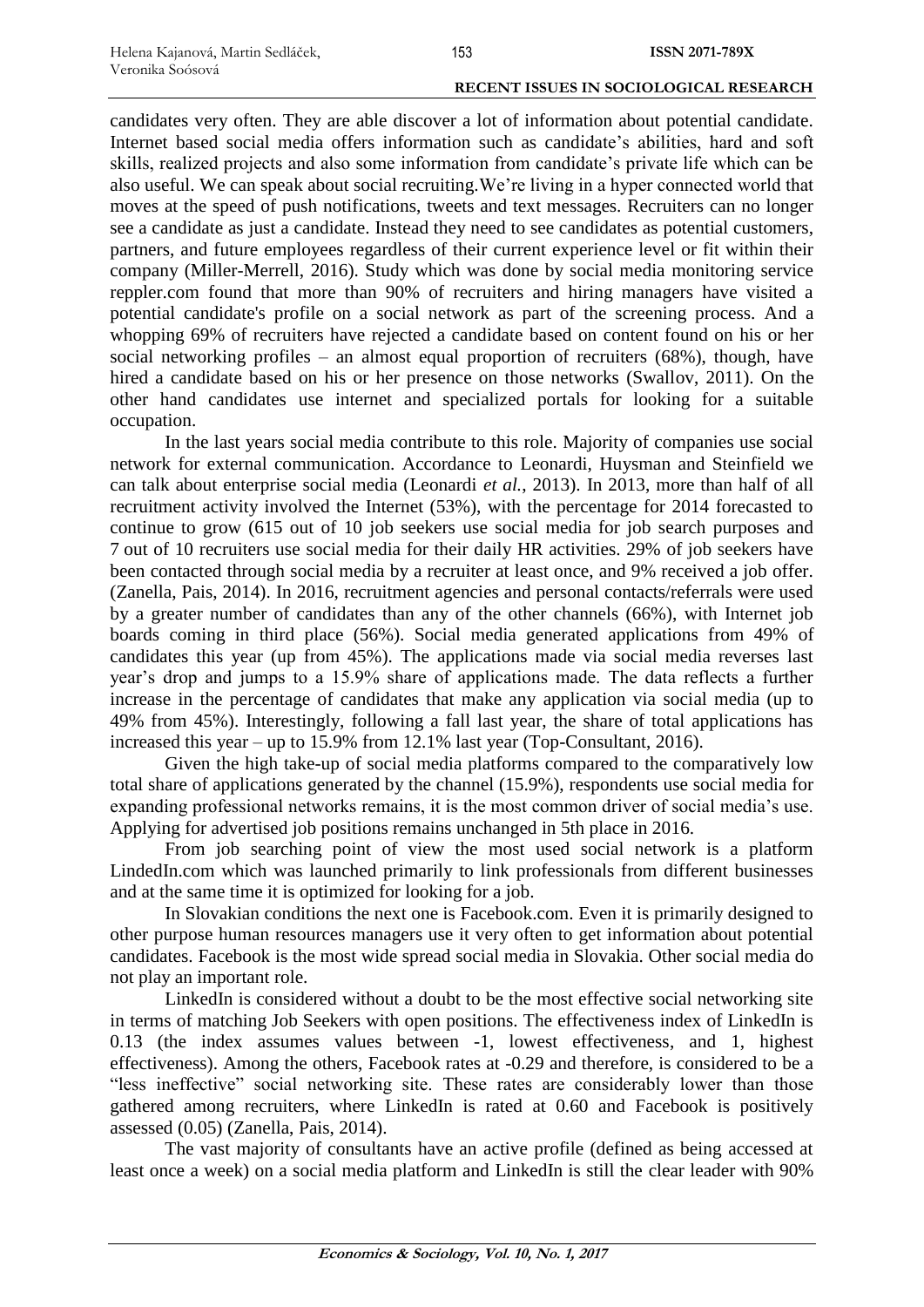of respondents using the platform. The use of Facebook and Twitter, second and third in this ranking respectively, has fallen for the second year running in both cases (Top-Consultant, 2016).

Zheng and Cheok analysed in Singapore young people's use of social networks. While in 2008 only 30% of the young people from Singapore made use of social networks, by 2011 99% of young people between 7 and 24 years of age had become social network users (Zheng, Cheok, 2011).

In our research we focused on attitudes of young people (university students) to social media and their potential to be significant tool for job searching and searching for business opportunities. In this aim group is life on virtual world and on digital platforms as social networks very typical.

The paper deals with social media and its role in looking for a job of young people (students in university). We analyze questionnaire survey carried out at Faculty of social and economic relations and its students.

# **1. Social media and their role in job searching**

Social media is a group of Internet-based applications that build on the ideological and technological foundations of Web 2.0, and that allow the creation and exchange of usergenerated content (Kaplan, Haenlein, 2010). Social network is a web service allowing an individual to create public or semi-public profile within limited system interconnected with other users who they share content with, and it allows them to look through and list the connections with other users within this system (Boyd, Ellison, 2007).

There currently exists a rich and diverse ecology of social media sites, which vary in terms of their scope and functionality. Some sites are for the general masses, like Facebook. Other sites, like LinkedIn, are more focused to professional networks. Media sharing sites, such as MySpace, YouTube, and Flickr, concentrate on sharing videos and photos (Kietzmann *et al.*, 2011).

Why are social media so attractive and why young people use social media? According to Colas, Gonzalez and de Pablos the driving force behind this use falls between two extremes: seeking to cover the social need young people have to share experiences, and activity being recognised by others, thus establishing new social relationships. Regarding young people's motivations, these are preferably of an individual nature, aimed at covering an emotional dimension; the social network is a virtual space that is emotionally gratifying and allows young people to express their intimate feelings through the perception others have of them (Colas *et al.*, 2013). Social media seem to offer appealing and valuable opportunities to attract and engage talented young individuals, sustaining the quality, quantity, and fairness of employment relationships (Bissola, Imperatori, 2014).

Most typical characteristic features of the youngest age-groups are the following: they have too much self-confidence, they are creative, they have strong career desires and their communication is perfect while they are not at all moderate, committed or work hard (Bencsik *et al.*, 2016).

Young people under 25 years and university students significantly affect the labour market. They are part of Generation Y or Millenials. People born after 1990 and younger – current graduates are looking for job opportunity. Some of Generation Y members (born between 1980 and 1990) are on position of recruiters in companies or working agencies or they work like headhunters. All of this people use social media directly in work. Millenials are changing the recruiting industry. An Aberdeen study found that 73% of 18-34 year olds found their last job through a social network (Parker, 2014).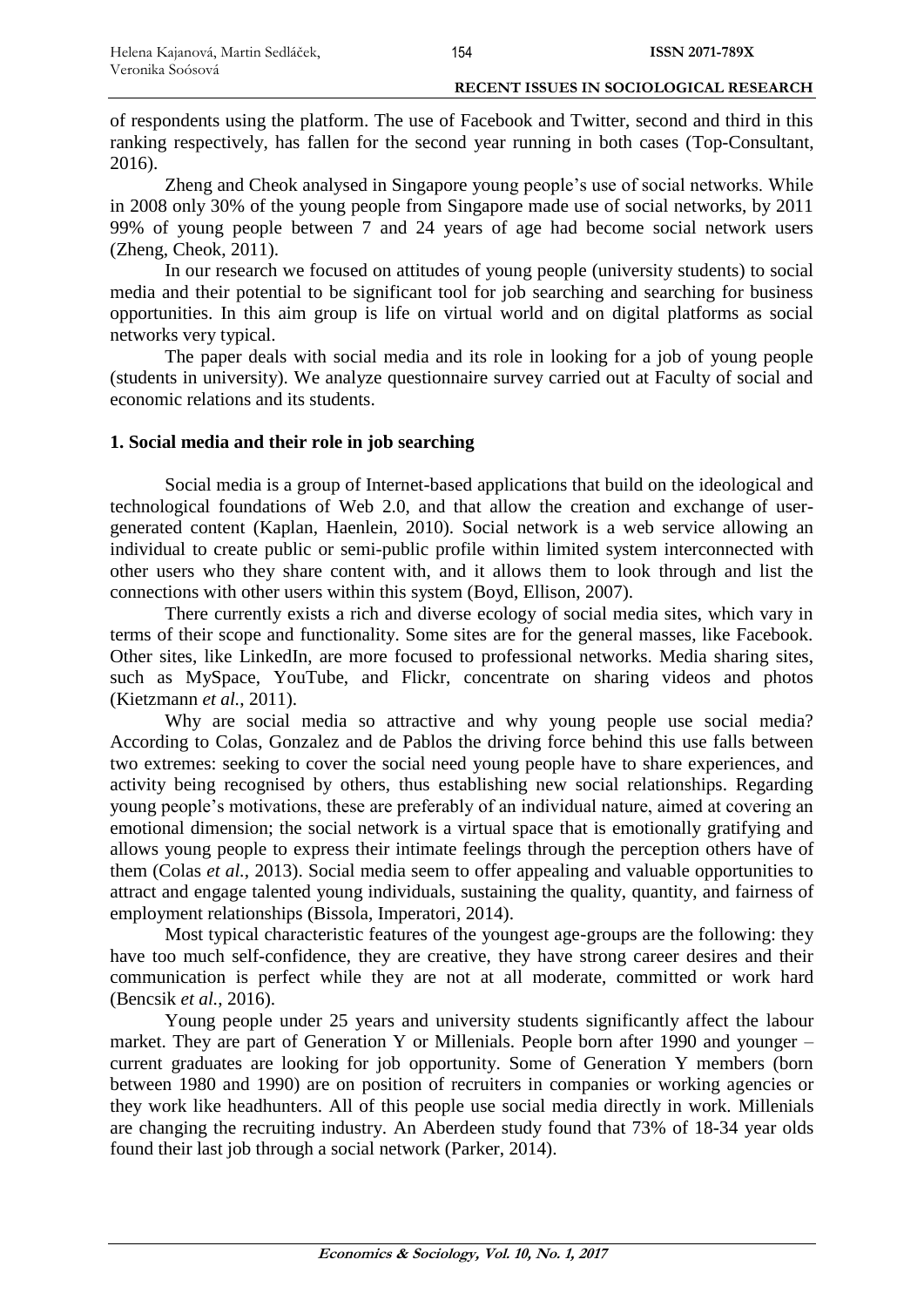155

#### **RECENT ISSUES IN SOCIOLOGICAL RESEARCH**

The modern job seeker uses multiple methods to find the perfect job. 24% of respondents in Job seeker nation study 2016 done by Jobvite.com say that employee referrals helped them find their most fulfilling job. 48% used social media in the search for their most recent job – of those, 67% used Facebook, and only 35% used Twitter. 59% have used social to assess the company culture of a potential employer. People are searching for jobs anytime, anywhere: 52% of mobile job seekers have looked for new opportunities while in bed, and 37% have searched while at the office at their current job (Jobvite, 2016).

# *1.1. The aim and methodology of the research*

We decide to focus a survey on the analyses of utilization of social media by university students. We analyse also approach and attitudes of students to job searching through social media. The survey was done by department of Management and human resources development on Faculty socio-economic relations.

Job search is a crucial step for university graduates' school-to-work transition, which involves the identification of employment goal and pursuit of that goal (Boswell *et al.*, 2012) The survey was done in February and March 2016 through questionnaire. 237 respondents participated in the survey – students of Faculty of social and economic relations at Alexander Dubček University of Trenčín. In the survey group there was 53 male (22.4%) and 184 female (77.6%), students of all 5 year-classes of university study. Almost all of these students were born between year 1990 and 1995. They are younger part of Generation Y – future graduates, mostly in the next 3 years. In the Faculty of Social-economic Relations study 794 students in full –time study. The survey was conducted in beginning of summer semester, so it is very probable, that a lot of students in 5 class year is on the process of job searching, or they are thinking about future job much than younger students.

The survey consists of 24 mostly closed questions. 2 types of answers were offered in the questionnaire. Respondents were allowed to choose easily from answers (to tick off only 1 possible answer) in most of questions in the questionnaire (13 questions). In two questions respondent had the possibility to tick off more than one answer.

The first part of the questionnaire examined socio-demographic characteristics of respondents; it means data about age, gender, year-class of respondents. Second part is monitoring utilization of social media by students (type, frequency of use, purpose) and their behaviour on the social networks. Third part is focused on possibilities of job searching on social media percept by students. The last section is focused on utilization of facebook.com and LinkedIn.com by students and some questions are dedicated to privacy issues on facebook.com. As far as the article size is limited there are presented only results of selected questions from the questionnaire.

All data have been rounded according to the principles of mathematical rounding to one (tables) or two (graphs) decimal places. For that reason, may not form a precise amount of 100%. The percent of respondent, who answered particular questions is calculated as a share from number of respondents who answered corresponding question.

# **2. Results of research**

237 respondents participated in the survey. Most of them (46.4%) have between 23 and 24 years of age as mentioned in *Table 1* below.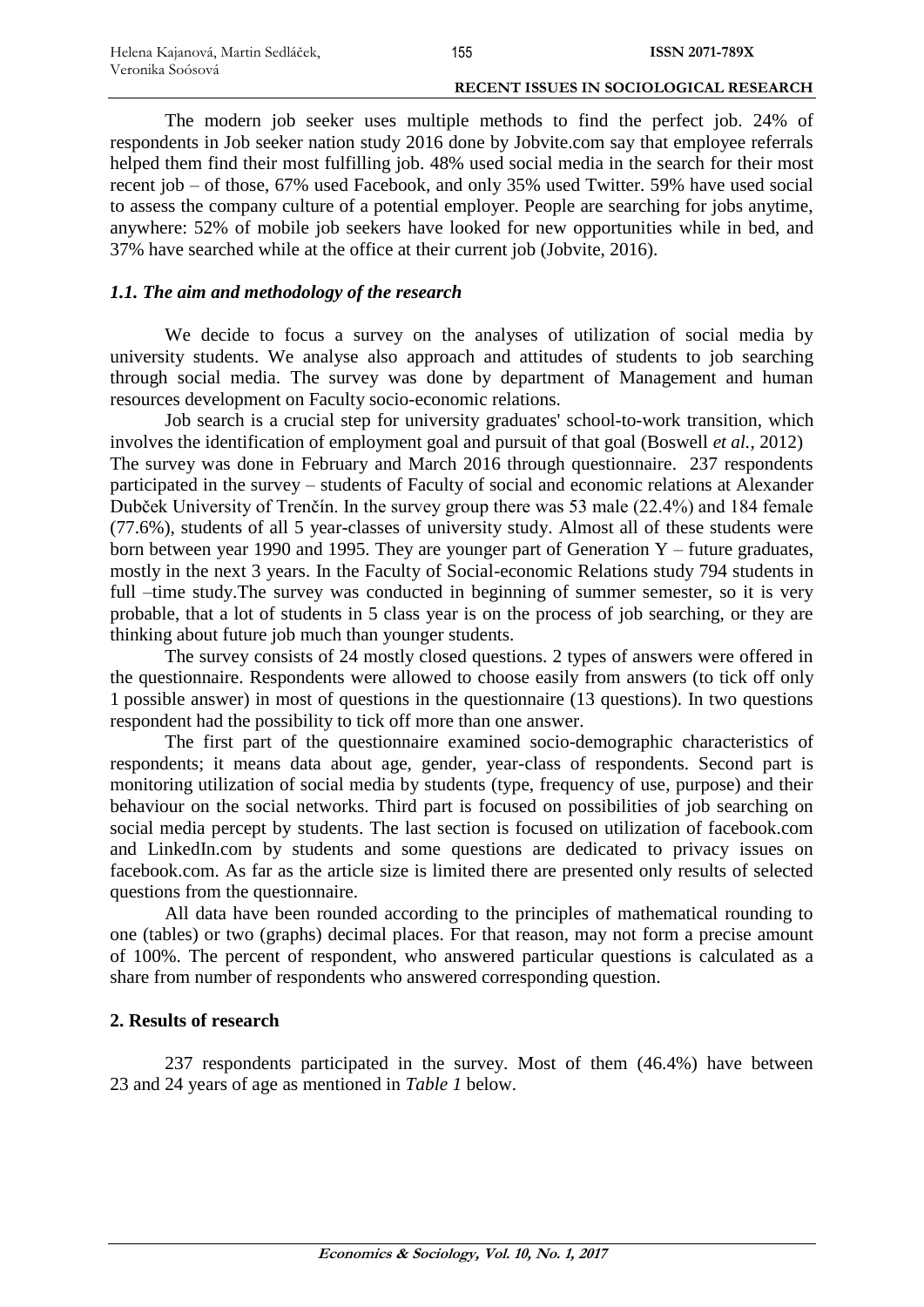| Categories         | Under 20 years |      | 20 to 22 years 23 to 24 years | 25 and more years |
|--------------------|----------------|------|-------------------------------|-------------------|
| Number             |                |      |                               |                   |
| Percentage $(\% )$ |                | 37.2 | 46.4                          |                   |

Table 1. Number of survey participants by age

*Source:* Authors.

Most respondents (41.8%) study in 5 year-class at the university. Students in 5 yearclass are according to the topic of the survey the most important. They are young people who will become successful graduates of the university in a half a year. Number of respondents by year-classes is in the *Table 2* below.

Table 2.Number of survey participants by year-classes

| Categories        | $1st$ year of | $2nd$ year of | $3rd$ year of | $4th$ year of | $5th$ year of |
|-------------------|---------------|---------------|---------------|---------------|---------------|
|                   | study         | study         | study         | study         | study         |
| Number            |               | $4'_{\ell}$   | 39            |               | QQ            |
| Percentage $(\%)$ |               |               | .6.5          |               | 41.8          |

*Source:* Authors.

In the next *Figure 1* we can see which social media use (as active user) our respondents from survey.



Figure 1. Which social media do you use? *Source:* Authors.

Very interesting is a comparison in which social media are students from the survey active. More than 96.6% of respondents are using facebook.com. It is not a surprise. Facebook is the most widespread social media globally and also in Slovak republic. Video

156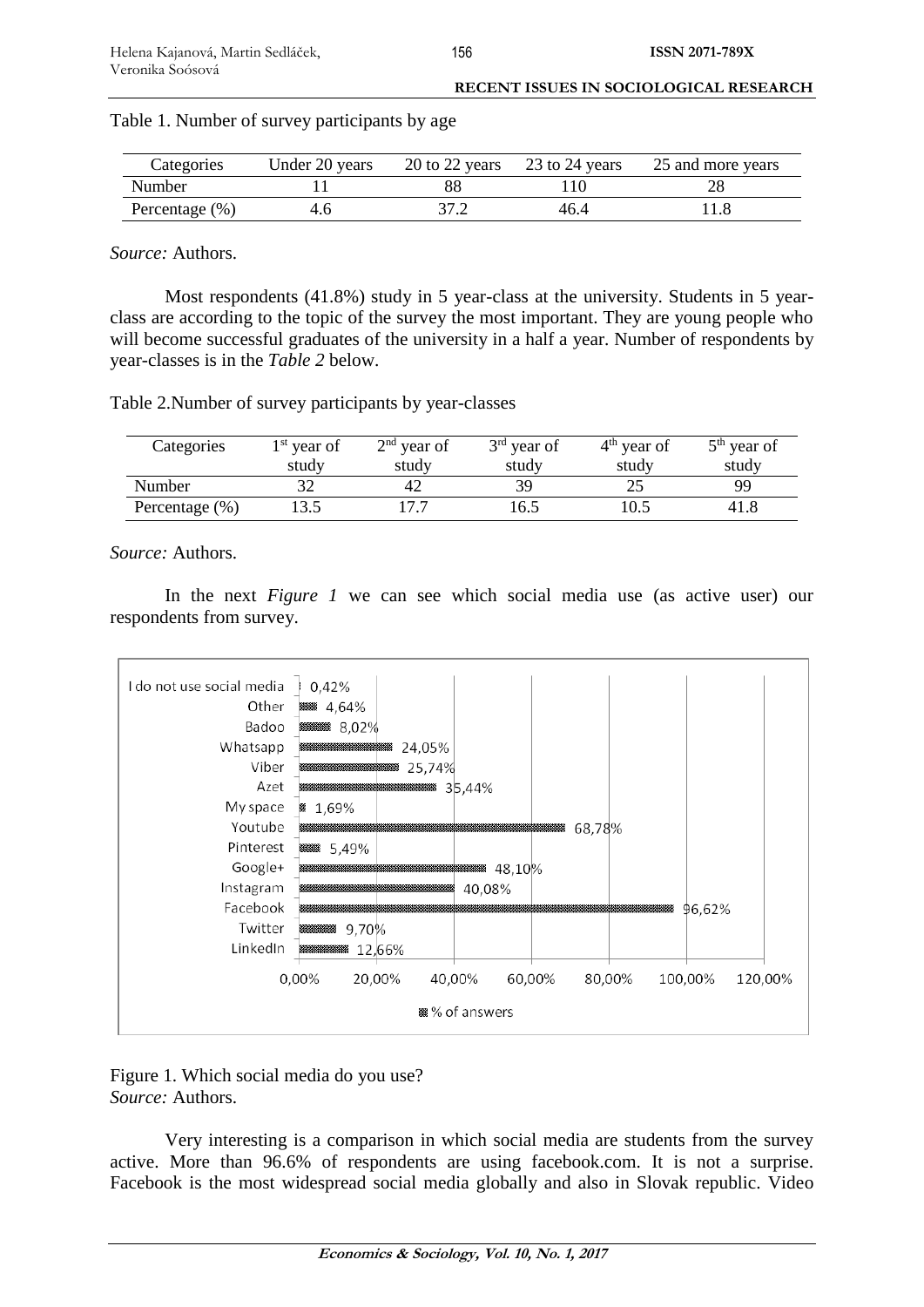sharing network Youtube.com is on the second place (68.8%) and Google+ with 48.1% of users is on the third place. Slovak social network Azet.sk with 35.4% is on the fourth place. According our aim is interesting position of professional social network LinkedIn. It is on the eight place and it is used by 12.6% of respondents. Most of University students in our survey prefer fun, relax and non conformity so they prefer social media which main role is non formal communication, entertainment and of course games.

We investigated how students characterize themselves as users of modern ICT devices (smartphones, PC, notebooks, tablets) ( $n=237$ ). 26 of them (11.0%) characterize themselves as intense user, 200 (84.4%) as active users and only 10 of them (4.2%) as passive users. Only 1 respondent from the dataset (0.4%) do not use any ICT devices. This numbers refer to *Table 3* below. It is corresponding to another surveys and researches. Based on the age, 90% of 14-17 years old population is intense and active user Internet, 81% of 18-24 years old, 69% of 25-34 years old, 59% of 35-44 years old, 47% of 45-54 years old, 37% of 55-59 years old, and 5% of 60 and more years old in 2015 (Velšic, 2015).

Table 3. How do you characterize yourself as user of ICT devices?

| Categories         | Intense user | Active user | Passive user | I do not use any ICT devices |
|--------------------|--------------|-------------|--------------|------------------------------|
| Number             |              | 200         |              |                              |
| Percentage $(\% )$ |              | 84.4        |              |                              |

*Source:* Authors.

We also investigated how students characterize themselves as social media users  $(n=236)$ . 19 of them  $(7.2\%)$  characterize themselves as intense user, 189 (80.1%) as active users and 27 (11.4%) of them as passive users. Only 1 respondent from the dataset (0.4%) do not use any social network. This numbers refer to *Table 4* below.

Table 4. How do you characterize yourself as a social media user?

| Categories         | Intense user | Active user | Passive user | I do not use any social media |
|--------------------|--------------|-------------|--------------|-------------------------------|
| Number             |              | .89         |              |                               |
| Percentage $(\% )$ |              | 80.1        |              |                               |

*Source:* Authors.

Students are very active in social media. The next question refers to how many hours in average they spend on social media sites daily  $(n=236)$ . More than 2/3 of respondents spend more than 2 hours daily on social media sites (on PC, tablets and of course on smartphones). More than 30% of respondents spend on social media 4 and more hours a day. Accurate numbers we can see in the *Figure 2* below.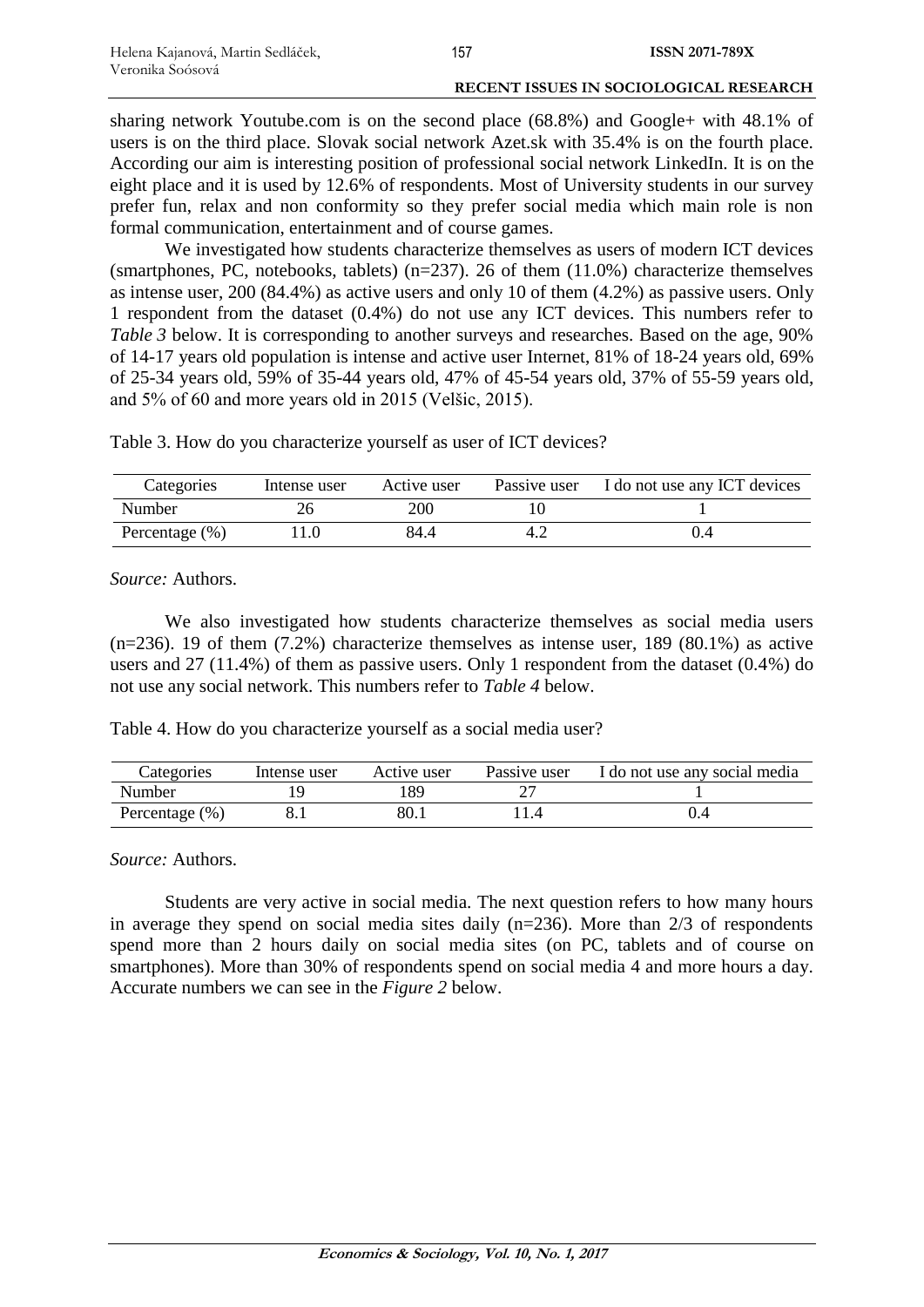

Figure 2. How many hours in average you spend on social media sites daily? *Source:* Authors.

As we can see the time spend on social media sites is really huge. People from the young generation are very active in social network and use more and more mobile devices. They connect everywhere, especially where is free Wi-Fi connection.

We also investigate if students in the past use possibility of internet for searching a job. We asked on possibility of job portal or advertisement on the web except social networks. The data is representing on the figure below.



Figure 3. Did you use internet – job portals, advertisement on web for job searching (except social networks)

*Source:* Authors.

We can claim that university students from Faculty of social-economic relations very often search job through internet. Only 30 (12.8%) respondents never use internet for job searching. On the other side more than 77% of respondents use internet for job searching at least once.

158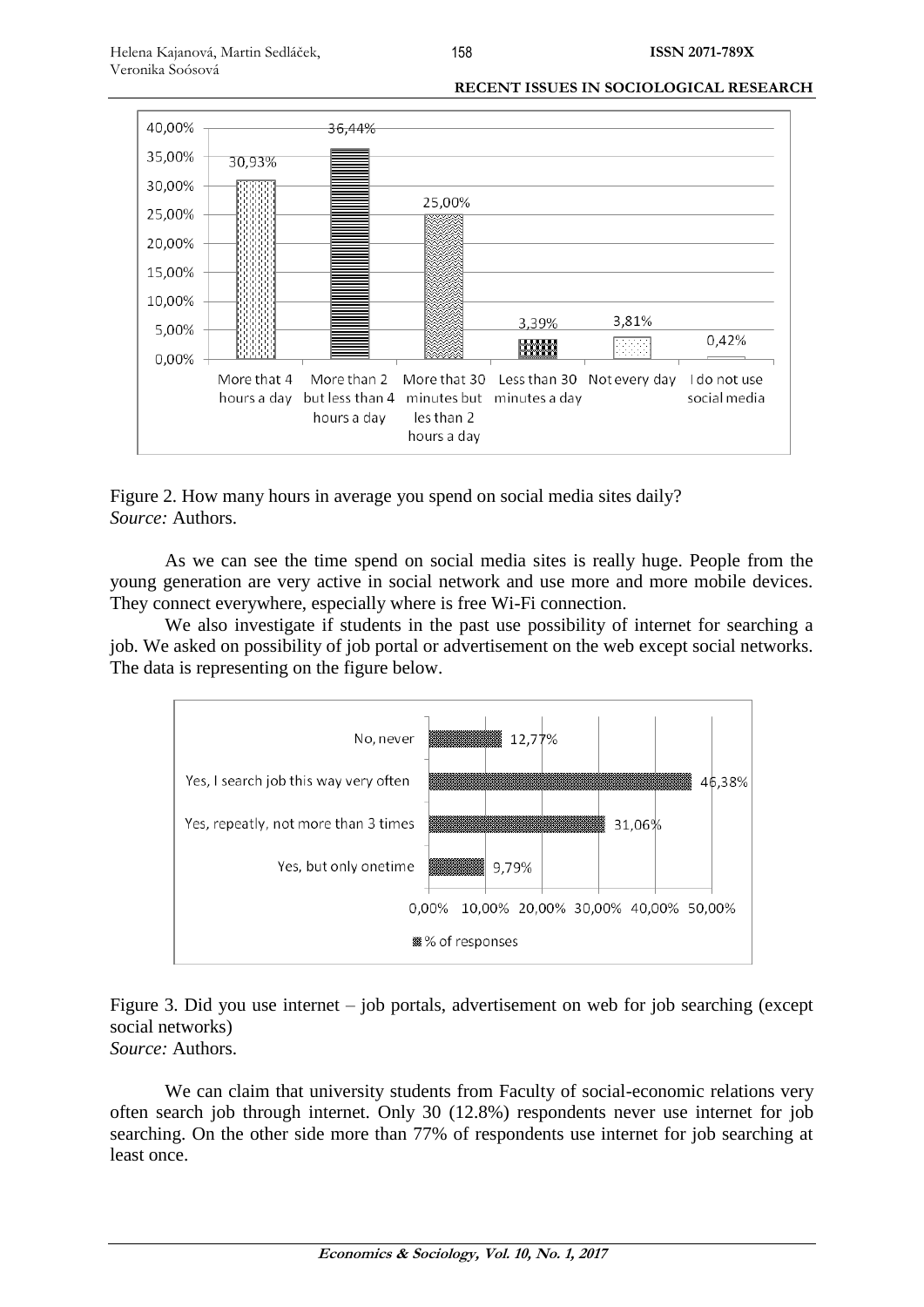Based on the age, 22.2% of 16-24 years respondents looking for a job or sending a job application, and 5.1% of 16-24 years respondents participating in professional networks (creating user profile, posting messages or other contributions to Linkedln, Xing,etc.) in 2013 (Vlačuha *et al.*, 2013).

159

In the next question we asked if students use social media for looking for a work occasions. Only 218 students responded to this question. 27 of them (12.4%) use social media for looking for a work occasions significantly, 80 of them (36.7%) average 55(25.2%) rare and 56 (25.7%) of them do not use social media for looking for a work occasions. Detailed data represent the *Figure 3* below.



Figure 4. Do you use social media for looking for a work occasions? *Source:* Authors.

In the question if they have ever got a job offer through any social media, student answered that almost half of them got offer for a job through social media more than one time (48.3%). 20.3% of respondents answered that they got job offer through social media only one time. Almost one third of respondents (31.4) answered that they never got a job offer through social media. This question was answered by 236 respondents. Detailed data represent the *Figure 4* below.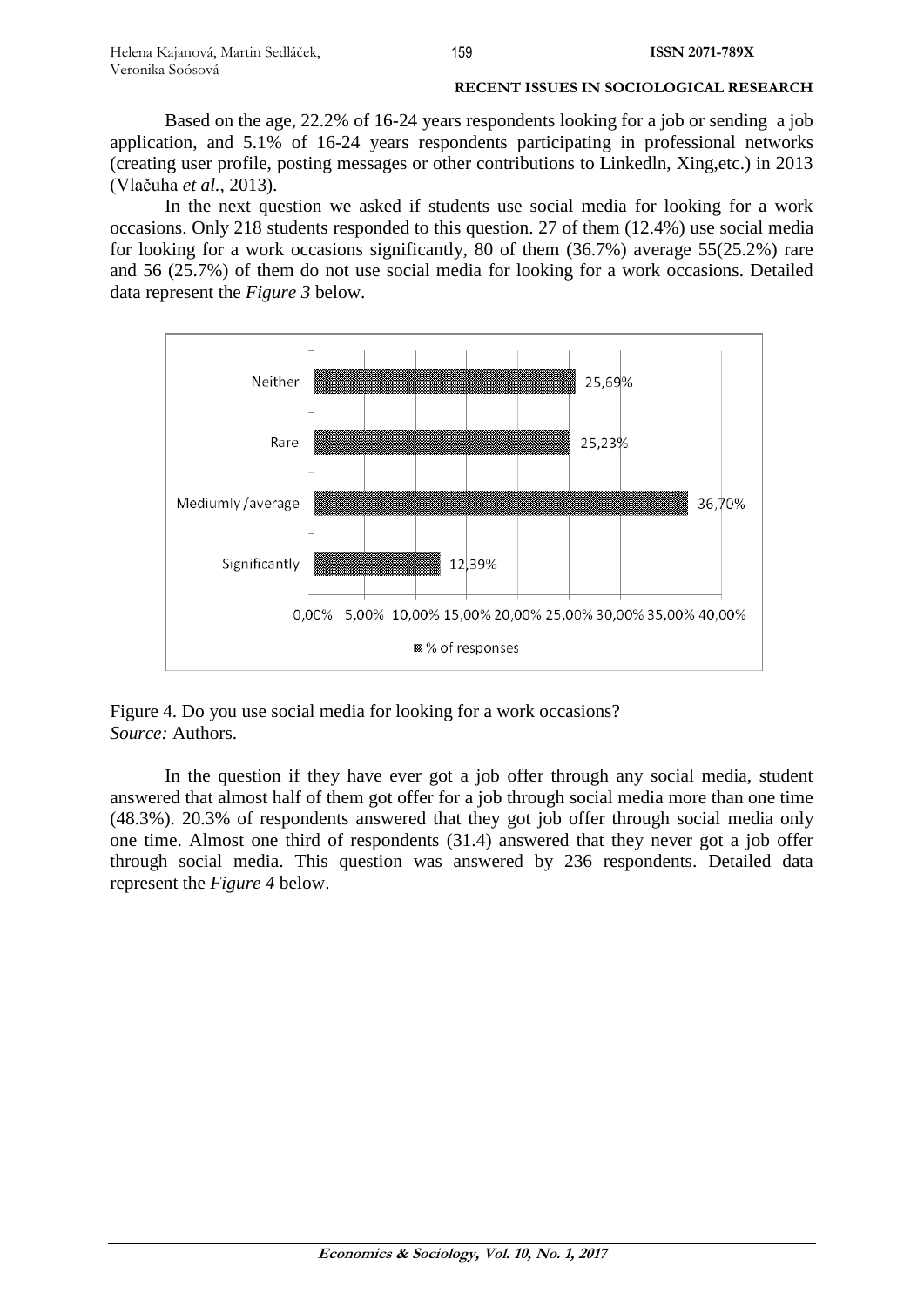

Figure 5. Have you ever got a job offer through any social media? *Source:* Authors.

As we can see university students have a lot of work offers through social media. In the survey we don't investigate complexion of this offer. It could be a job offer for long-term contract, brigade-work or microwork.

Another question was: Have you ever required for a job through any social media? We received 235 answers. Only 43 respondents (18.3%) did request someone for a job repeatedly. 119 respondents (50.6%) never requested anybody for a job through social media.Detailed data represent the *Figure 5* below.



Figure 6. Have you ever required for a job through any social media? *Source:* Authors.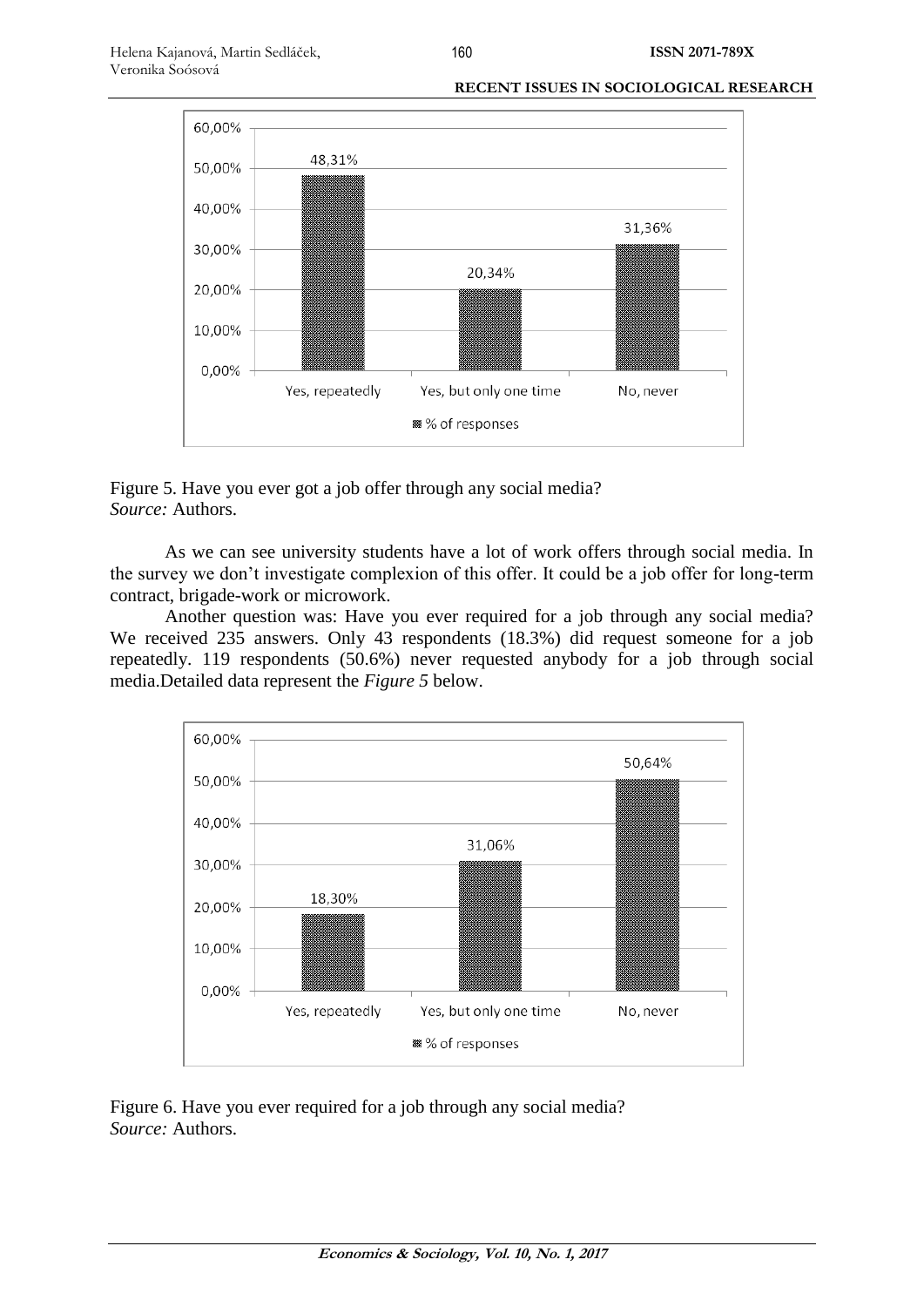We can claim that university students from Faculty of social-economic relation mostly react on job opportunities through the social media, rather than request someone to get a job. There is superiority of job offers on request of job in the group of students from the Faculty of social-economic relations.

The next question was "Did you get in the past a job through social media?" 46 (19.4%) students answered yes, several times and 51 other ones (21.5%) got a job through social media only once. The most of the respondents 140 (59.1%) don't have any experience with getting a job through social media. Detailed data represent the *Figure 6* below.



Figure 7. Did you get a job through any social media in the past? *Source:* Authors.

Majority of students doesn´t have any experience with job which was offered or obtained through any social network.

The question "Do you consider social media as a place where you can find a job or a place where a potential employer can find you?" 44.3% of respondents answered absolutely yes or rather yes. 40.5% of respondents answered rather no or absolutely no. 15.2% of students do not consider social media as a place to find a job. Exact answers we can find in the figure below.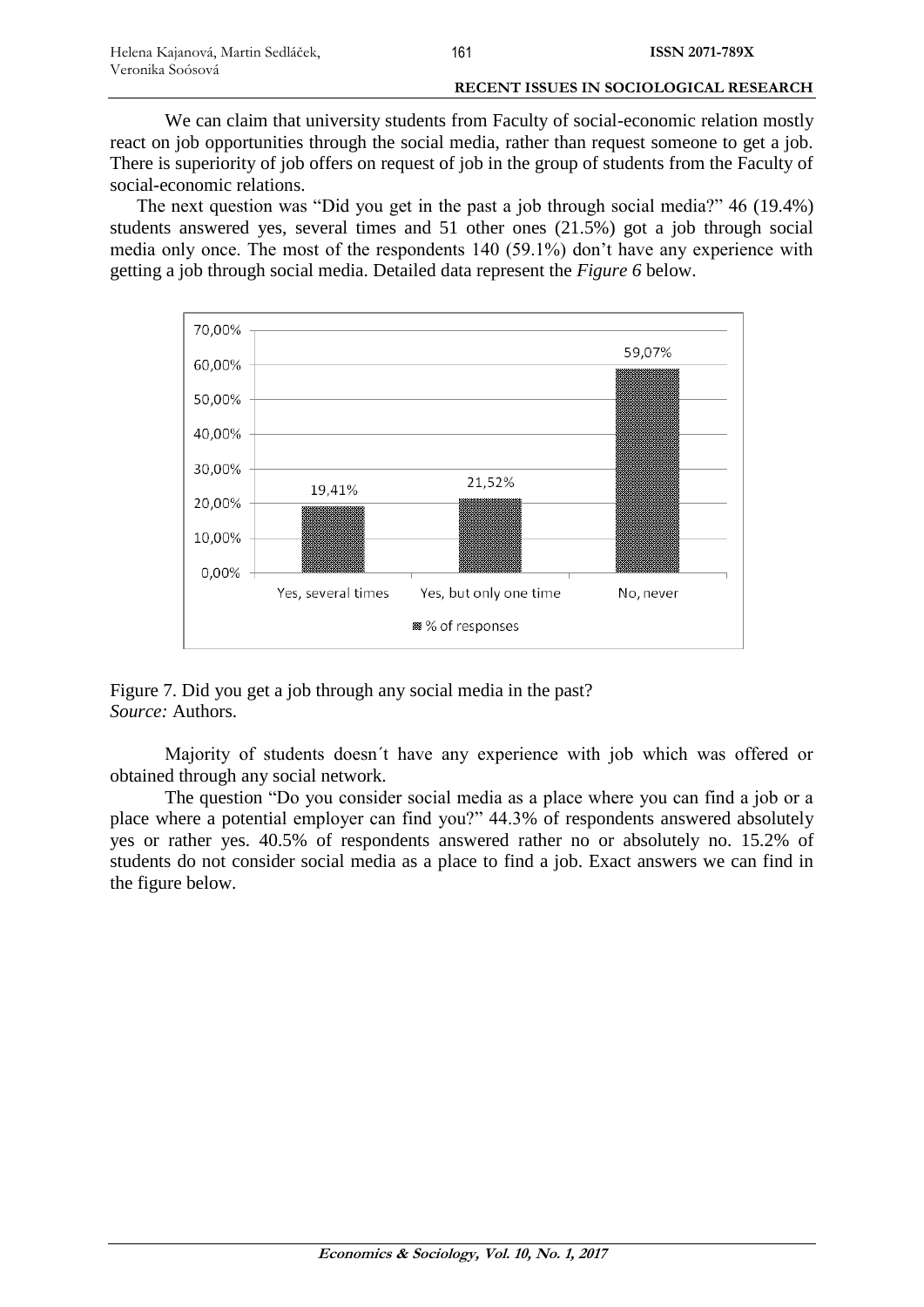

Figure 8. Do you consider social media as a place where you can find a job, eventually a place where potential employer can find you? *Source:* Authors.

As we can see, there is not unity in attitudes. Only 11.4% of students consider social media as a place where they can find a job.

In the other question we investigate attitudes of students to importance of selfpresentation on social media from the perspective of job searching. 25.3% of respondents answered absolutely yes and 35.9% of respondents answered rather yes. Relatively big group of respondents (17.7%) do not answered on this question. 18.1% of respondents answered rather no and only 3.0% of respondents answered absolutely no. All answers are presented in *Figure 9*.



Figure 9. What do you think, is presentation of yourself on social media important from the view of job searching? *Source:* Authors.

162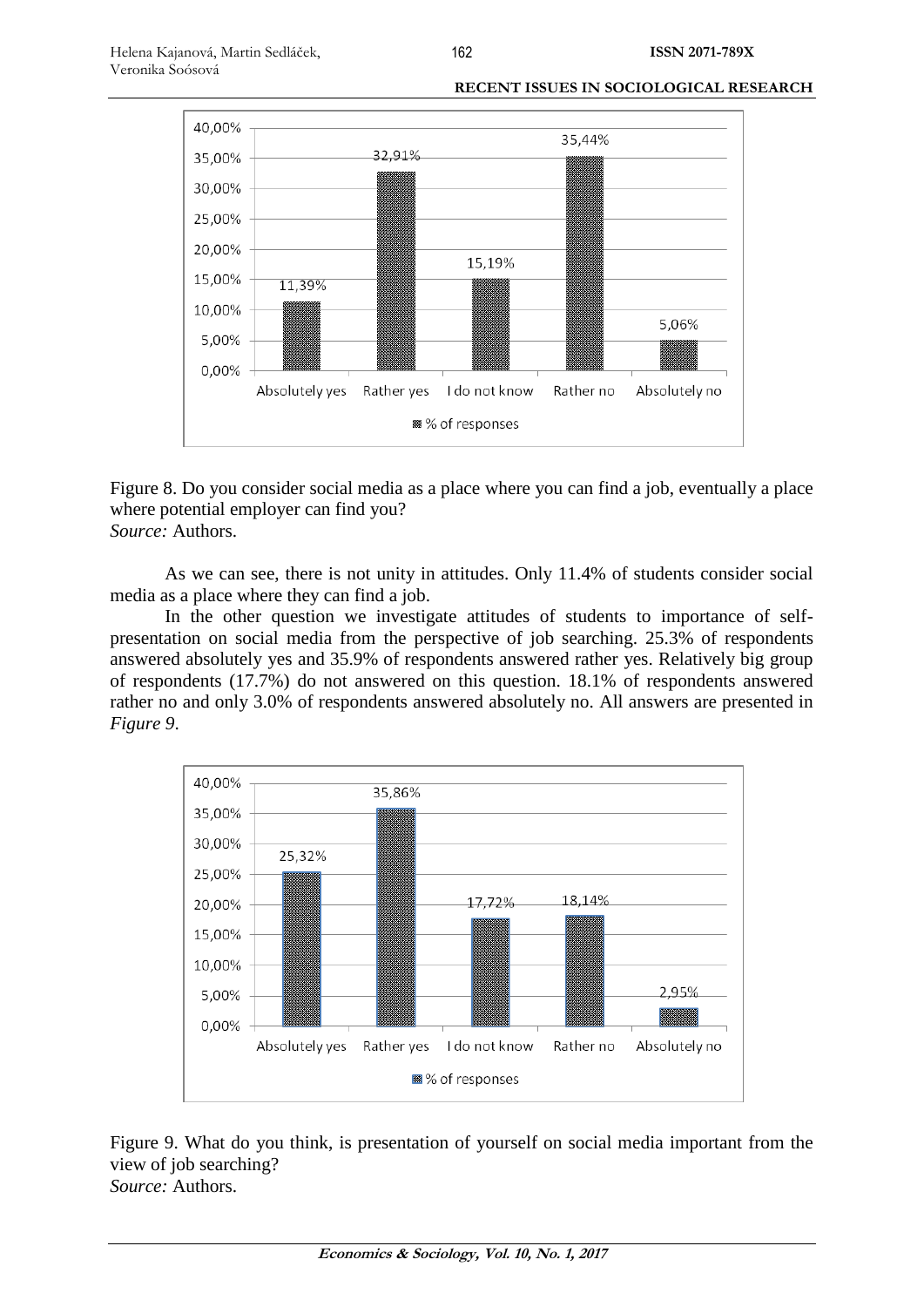Most of young people (61.2%) from our survey consider self-presentation on social media as important from the view of job searching, but only 44.3% of respondents consider social media as a place on where you can find a job or place where potential employer can find them.

For statistical investigation we selected 6 questions from the questionnaire. It was assessed extra according to gender. The main purpose of the assessment of these questions was to verify hypotheses  $H1_0$ ,  $H2_0$ ,  $H3_0$ . For the statistical analyses we used specialized software STATISTICA 12.

- H10: We suppose that the gender difference of respondents does not have statistically significant effect on the Internet utilization for job search by Alexander Dubček University of Trenčín students.
- $\bullet$  H1<sub>1</sub>: We suppose that the gender difference of respondents does have statistically significant effect on the Internet utilization for job search by Alexander Dubček University of Trenčín students.
- $\bullet$  H2<sub>0</sub>: We suppose that the gender difference of respondents does not have statistically significant effect on perceiving of the importance of social networks from the point of view of job search neither nowadays nor in the future.
- $\bullet$  H2<sub>1</sub>: We suppose that the gender difference of respondents does have statistically significant effect on perceiving of the importance of social networks from the point of view of job search neither nowadays nor in the future.
- $\bullet$  H<sub>30</sub>: We suppose that the gender difference of respondents does not have statistically significant effect on perceiving of the importance of personal presentation on social networks from the point of view of job search.
- $\bullet$  H3<sub>1</sub>: We suppose that the gender difference of respondents does have statistically significant effect on perceiving of the importance of personal presentation on social networks from the point of view of job search.

We suppose that the gender difference of respondents does not have statistically significant effect on perceiving of the importance of personal presentation on social networks from the point of view of job search neither nowadays nor in the future.

Following questions were assessed:

- Do you use possibility of internet (except social media) for looking a work occasions?
- Have you ever got a job offer through any social media?
- Have you ever required for a job through any social media?
- Did you get a job through any social media in the past?
- Do you consider social media as a place where you can find a job, eventually a place where potential employer can find you?
- What do you think, is presentation of yourself on social media important from the view of job searching?

First the null and alternative hypotheses about (in) dependence between observed variables were formulated and tested at significance level of  $\alpha = 0.05$ . The hypotheses testing were performed by using Pearson's chi-squared test.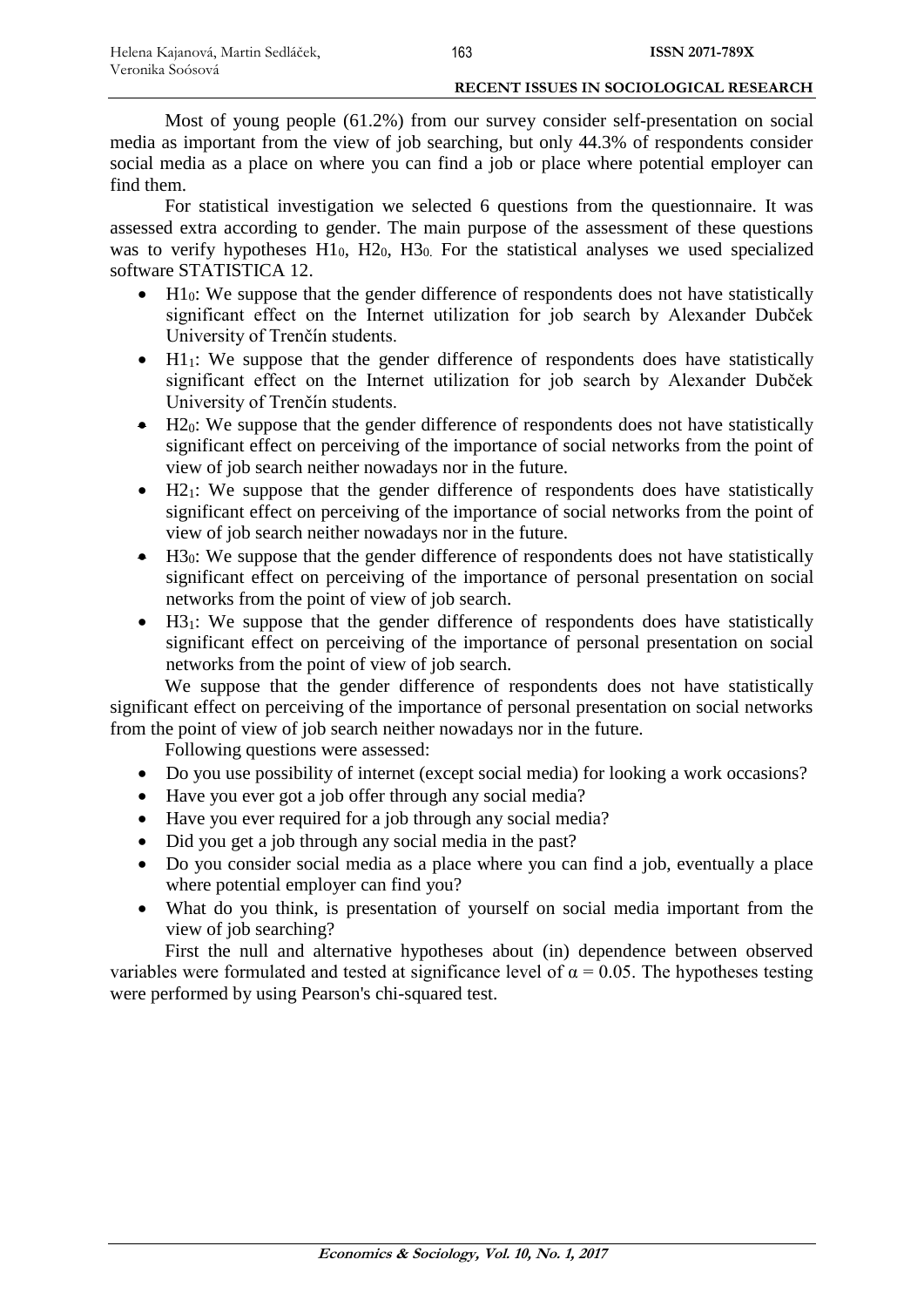# Table 5. Chi-squared test - the Internet utilization in order to look for a job

| <b>Ouestion</b>                                                                            |       | Mean $\bar{x}$ Std. p-<br>Dev. $s_x$ value | $H_0$                      |
|--------------------------------------------------------------------------------------------|-------|--------------------------------------------|----------------------------|
| Do you use possibility of internet (except)<br>social media) for looking a work occasions? | 1.031 |                                            | $1.032$ 0.072 not rejected |

# *Source:* Authors.

The difference between male and female in the Internet utilization frequency for mentioned purposes we do not consider to be statistically significant considering the achieved significance level (p-value  $= 0.072$ ). We accept null hypothesis of Chi-squared test and we confirm working hypothesis H10.

Table 6. Chi-squared test – on perceiving of the importance of social networks from the point of view of job search neither nowadays nor in the future to look for a job

| Questions                                                                                                                         | Mean $\bar{x}$ | Std.<br>Dev. $s_x$ | p-<br>value | $H_0$           |
|-----------------------------------------------------------------------------------------------------------------------------------|----------------|--------------------|-------------|-----------------|
| Have you ever got a job offer through any social media?                                                                           | 0.880          | 0.878              | 0.110       | not<br>rejected |
| Have you ever required for a job through any social media?                                                                        | 0.773          | 0.766              | 0.420       | not<br>rejected |
| Did you get a job through any social media in the past?                                                                           | 0.794          | 0.794              | 0.973       | not<br>rejected |
| Do you consider social media as a place where you can<br>find a job, eventually a place where potential employer<br>can find you? | 1.156          | 1.156              | 0.570       | not<br>rejected |

*Source:* Authors.

We do not consider this difference between male and female to be statistically significant considering p-level, i.e. we accept null hypothesis of Chi-squared test and we confirm working hypothesis H20.

Table 7. Chi-squared test – of perceiving of the importance of personal presentation on social networks from the point of view of looking for a job

| <b>Ouestion</b>                                                                                             |       | Mean $\bar{x}$ Std. Dev. $s_x$ p-value |       | $H_0$           |
|-------------------------------------------------------------------------------------------------------------|-------|----------------------------------------|-------|-----------------|
| What do you think, is presentation of yourself on<br>social media important from the view of job searching? | 1.134 | 1.134                                  | 0.721 | not<br>rejected |

# *Source:* Authors.

The difference between male and female in perceiving of the importance of personal presentation on social networks from the point of view of looking for a job for mentioned purposes we do not consider to be statistically significant considering the achieved significance level (p-value  $= 0.721$ ). We accept null hypothesis of Chi-squared test and we confirm working hypothesis  $H3<sub>0</sub>$ .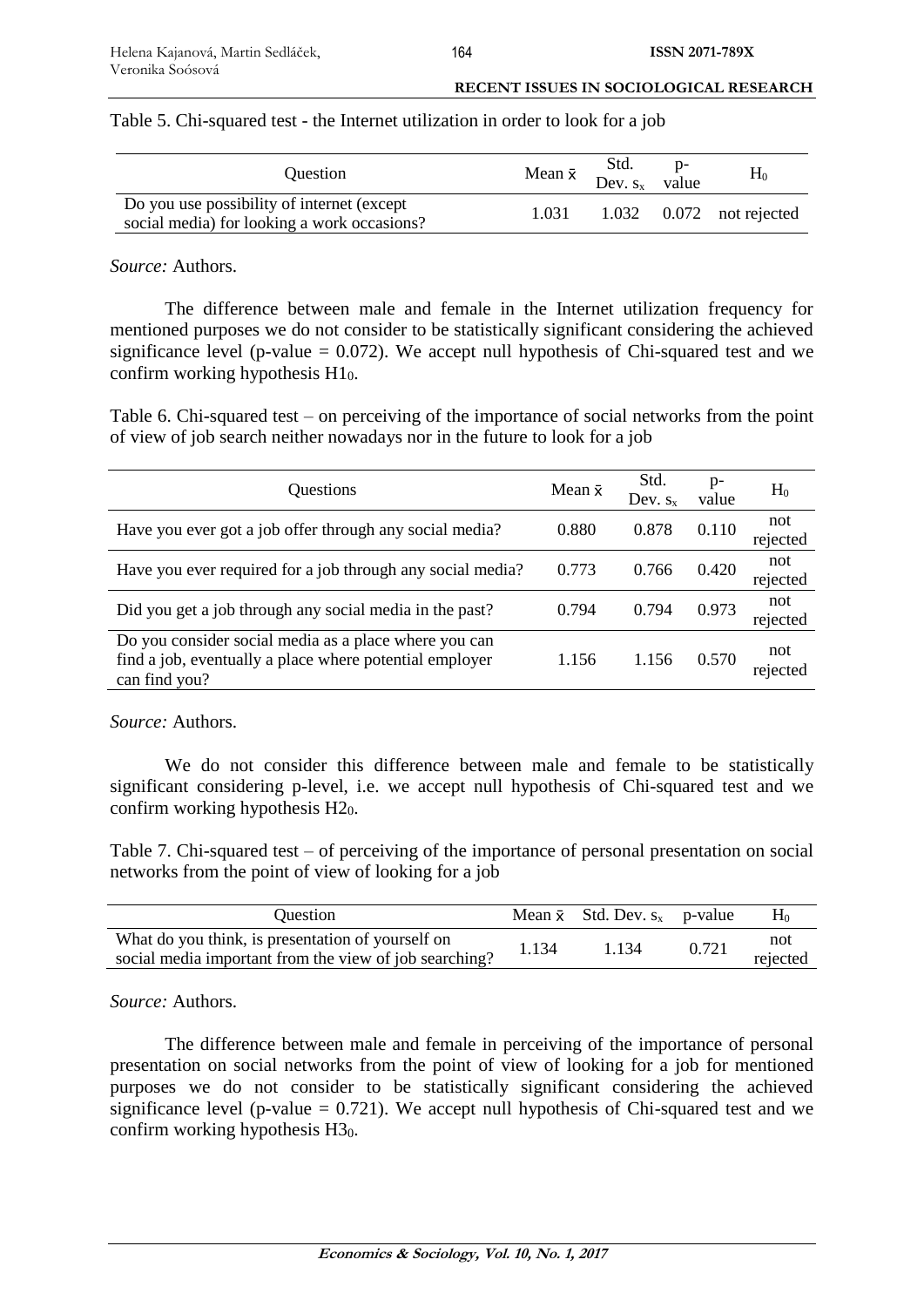# **3. Similar researches**

There were not too many similar studies in Slovakia which focused on potential of social media in job searching.

In survey realized by consultancy company PriceWaterHouseCoopers (2012) in 2012 only 10% of students used Facebook for job searching. Yet 93% of them used Facebook regularly. Only 12% of them had LinkedIn account. Our survey shown that that numbers are going up.

According to the survey from 2014, realized by personal agency Grafton recruitment (2010 respondents – job candidates), 54% of candidates used social media for job searching. According to this survey 9 of 10 personalists used LinkedIn and 30% of them used Facebook during their work.

By Jobvite Social recruiting survey 2014 (1855 respondents – HR professionals and recruiters across industries in the USA) 94% of companies use for recruiting LinkedIn, 66% Facebook, 52% Twitter, 21% Google+ and 15% Youtube (Jobvite, 2014).

The percentage of companies that use social networking sites to research job applicants has been steadily growing, from 39 % in 2013, up to 43 % in 2014, and 52 % in 2015 according to CareerBuilder's annual social media recruitment survey (Careerbuilder, 2015).

# **Conclusion**

With increasing requirement for flexibility and mobility and accelerating tempo in the process of obtaining and processing information the availability of information independently on time and place gains increasingly importance (Kajanová, Sedláček, 2014). The Internet and mobile technologies, social media and social networks became a part of everyday life of young people. The Internet became a fundamental tool for successful job search and not only personalists but also job candidates are aware of it. (Potkány *et al.*, 2013).

We can claim that personal profile on any social media is very strong tool for the potential candidates to get a job. Of course it can also be an obstacle (in getting a job) because of inappropriate status, images or comments. For some recruiters it is a weak point of the candidate if they have absence from social media. Good profile and comfort behavior on the social media is very important.

According to our experience, previous works and this research we can summarize what are contemporary trends in job searching through social media:

- Importance of digital profiles in social media is increasing. For current job candidates actualized profile on any kind of social media is the key for success. Of course there is another ways to how to present yourself on virtual world. Such tools are personal website, personal blog or digital portfolio of works and projects.
- We can say that from the perspective of job searching on social media LinkedIn is a King. At the moment, a large proportion of job postings for professional roles and applications happen on LinkedIn. The role of facebook.com and twitter.com is also increasing.
- Almost all recruiters monitor potential candidates on social media sites or verify their abilities or skills through their connections, references and portfolio of works.
- Creativity and the ability to distinguish from another candidates has significant role. This refers also to employers who through communication on social media sites try to impress right candidates.
- Another trend in social media is mutual interactions between users, mutual evaluation and confirmation of skills.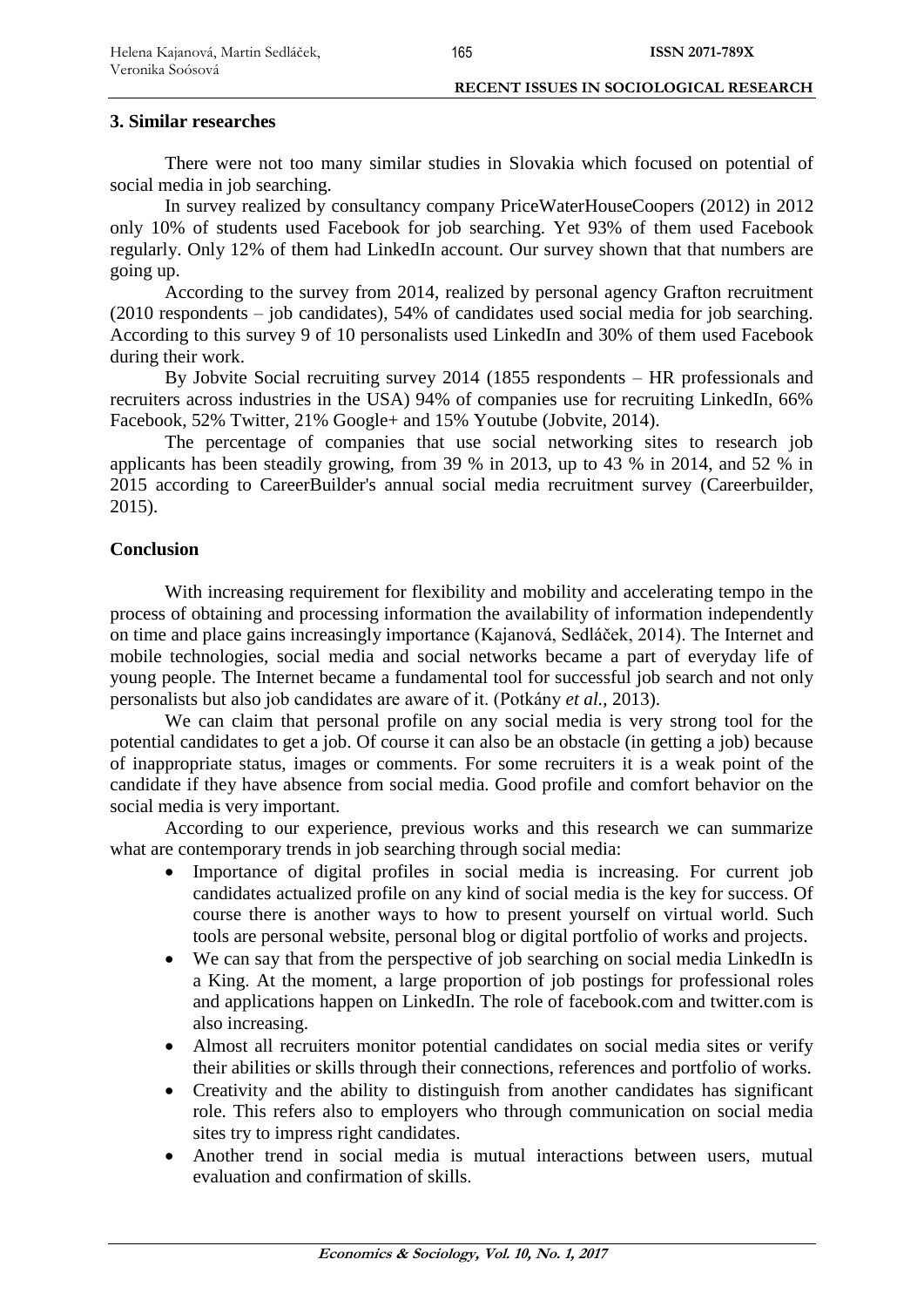- There is a potential for creation new platforms and start-ups which will be intermediators between job searches and employers.
- Especially IT companies and some other technical oriented companies try to find the best candidates directly on universities or with cooperation of job angels or via specialized websites, platforms and hiring projects.

We assume that potential of social media in job searching will be very high in the future. Not only the importance of social media in job searching will rise, but for some occupations mainly professional social media sites (e.g. LindedIn.com nowadays) will become the only and exclusive way to get a job.

The main deductions from our survey we can resume as:

- Young people spend a lot of time on the internet and especially on social media. In our survey 30.1% of the respondents spend on the social media more than 4 hours. It's a quite long time spend in the virtual world.
- University student from our survey use social media mainly for other activities as job searching. This main activities are fun, relax, connection with friend and family.
- However they think social media is a place where they can find a job or where they can be contacted by recruiter/potential employer.
- In the sphere of job opportunities young people (university students) react more on outside impulse instead of they are initiative themselves.
- According to our survey almost 70% of respondents got a job offer through social media sometimes. More than a half of respondents made use of social media to get a job.
- More than 40% of respondents affirmed that they got a job through any social media in the past. Half of them got a job repeatedly.
- The fact that more than 2/5 of respondents consider social media as a place where job opportunities can be found is also very important.
- More than 60% of respondents consider self-presentation on social media as important from the view of job searching.

As shown in our survey, young people spend a lot of time on social media sites. Besides fun and contacting friends and families, using social media in order to find a job becomes more and more important. The area of using social media in job searching is very dynamic. There is a wide scope for other researches in the future. In this field new methods, mobile applications and start-ups which constantly change the labour market and job searching are developed.

Kajanová (50%) – Sedláček (40%) – Soósová (10%).

# **References**

- Bencsik, A., Horváth-Csikós, G., Juhász, T. (2016), Y and Z Generations at Workplaces, *Journal of Competitiveness*, Vol. 8, Issue 3, pp. 90-106.
- Bissola, R., [Imperatori, B.](http://www.emeraldinsight.com/author/Imperatori%2C+Barbara) (2014), Recruiting Gen Yers Through Social Media: Insights from the Italian Labor Market, In: Tanya Bondarouk, Miguel R. Olivas-Luján (ed.), *Social Media in Human Resources Management*, Advanced Series in Management, Vol. 12, Emerald Group Publishing Limited, pp. 59-81.
- Boswell, W. R., Zimmerman, R. D., Swider, B. W. (2012), Employee job search: Toward an understanding of search context and search objectives, *Journal of Management*, Vol. 38, Issue 1, pp. 129-163.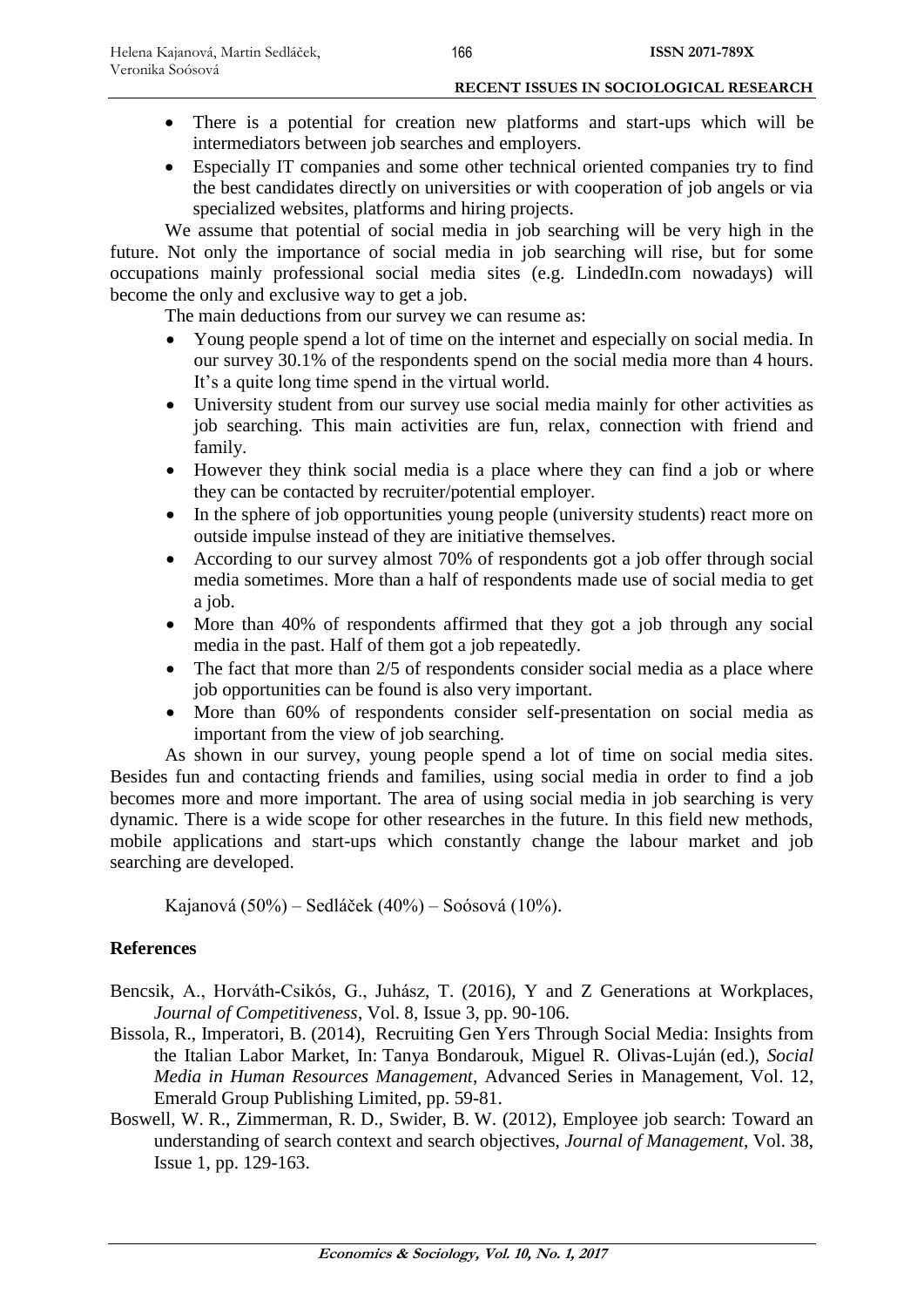- Boyd, D. M., Ellison, N. B. (2007), Social Network Sites: Definition, History, and Scholarship, *Journal of Computer – Mediated Communication*, Vol. 13, issue 1, pp. 210-230.
- Careerbuilder (2015), *Post, tweet, pin, follow: How social media can help – and hurt – the job hunt*, [http://advice.careerbuilder.com/posts/post-tweet-pin-follow-how-social-media](http://advice.careerbuilder.com/posts/post-tweet-pin-follow-how-social-media-can-help-and-hurt-the-job-hunt)[can-help-and-hurt-the-job-hunt](http://advice.careerbuilder.com/posts/post-tweet-pin-follow-how-social-media-can-help-and-hurt-the-job-hunt) (referred on 22/02/2016).
- Colas-Bravo, P., Gonzalez-Ramirez, T., de Pablos-Pons, J (2013), Young People and Social Networks: Motivations and Preferred Uses, *Comunicar*. Vol. XX, Issue 40, pp. 15-23.
- Jobvite (2014), *Jobvite Social recruiting Survey 2014*, [https://www.jobvite.com/wp](https://www.jobvite.com/wp-content/uploads/2014/10/Jobvite_SocialRecruiting_Survey2014.pdf)content/uploads/2014/10/Jobvite SocialRecruiting Survey2014.pdf (referred on 12/02/2016).
- Jobvite (2016), *2016 Job Seeker Nation report*, [http://web.jobvite.com/Q116\\_SocialMedia\\_2016JobSeekerNation\\_LP.html?utm\\_source](http://web.jobvite.com/Q116_SocialMedia_2016JobSeekerNation_LP.html?utm_source=blog&utm_medium=social&utm_campaign=2016jobseekernation) [=blog&utm\\_medium=social&utm\\_campaign=2016jobseekernation](http://web.jobvite.com/Q116_SocialMedia_2016JobSeekerNation_LP.html?utm_source=blog&utm_medium=social&utm_campaign=2016jobseekernation) (referred on 30/03/2016).
- Kajanová, H., Sedláček, M. (2014), Readiness of students to use M-learning in education case study Slovakia, In: *SGEM conference on psychology & psychiatry sociology & healthcare education:* Conference proceedings volume III Education & educational research. Sofia: STEF92 Technology, pp. 737-744.
- Kaplan, A. M., Haenlein, M. (2010), Users of the world, unite! The challenges and opportunities of Social Media, *Business Horizons*, Vol. 53, Issue 1, pp. 59-68.
- Kietzmann, J. H., Hermkend, K., McCarthy, I. P., Silvestre, B. S. (2011), Social media? Get serious! Understanding the functional building blocks of social media, *Business Horizons*, Vol. 54, Issue 3, pp. 241-251.
- Leonardi, P. M., Huysman, M., Steinfield, Ch. (2013), Enterprise Social Media: Definition, History, and Prospects for the Study of Social Technologies in Organizations, *Journal of Computer-Mediated Communication*, Vol. 19, Issue 1, pp. 1-19.
- Miller-Merrell, J. (2016), *5 Powerful Recruiting Trends in 2016*, http://www.jobvite.com/blog/5-powerful-recruiting-trends-in-2016/ (referred on 30/03/2016).
- Parker, S. (2014), *Seasonal Hiring Fix: Social Recruiting*, https://www.jobcast.net/seasonalhiring-fix-social-recruiting/ (referred on 30/03/2016).
- Potkány, M., Sedláček, M., Hajduková, A., Hitka, M. (2013), Utilization and the Effect of Social Networks on Job Search of Slovak University Students, *WSEAS Transactions on advances in engineering education*, Vol. 10, Issue 3, pp.91-100.
- PriceWaterHouseCoopers (2012), *Študenský barometer 2012*, http://www.pwc.com/sk/sk/publikacie/assets/2012/pwc-studentsky-barometer-2012.pdf (referred on 25/02/2016).
- Swallov, E. (2011), *How Recruiters Use Social Networks to Screen Candidates*, [http://mashable.com/2011/10/23/how-recruiters-use-social-networks-to-screen](http://mashable.com/2011/10/23/how-recruiters-use-social-networks-to-screen-candidates-infographic/#xoLN2ZBE0Pq3)[candidates-infographic/#xoLN2ZBE0Pq3](http://mashable.com/2011/10/23/how-recruiters-use-social-networks-to-screen-candidates-infographic/#xoLN2ZBE0Pq3) (referred on 30/03/2016).

ŠÚ SR (2016), Nezamestnanosť v 3. štvrťroku 2016.

- Top-Consultant (2016), *Top-Consultant.com's Management Consultancy Recruitment Channel Report 2016*, http://www.top-consultant.com/topconsultant\_2016\_recruitment\_channel\_report.pdf (referred on 15/02/2017).
- UPSVAR (2017), *Nezamestnanosť*, 2016, [http://www.upsvar.sk/buxus/generate\\_page.php?page\\_id=582328](http://www.upsvar.sk/buxus/generate_page.php?page_id=582328) (referred on 15/02/2017).
- Velšic, M. (2015), *Digitálna gramotnosť na Slovensku 2015*, Inštitút pre verejné otázky, Bratislava.